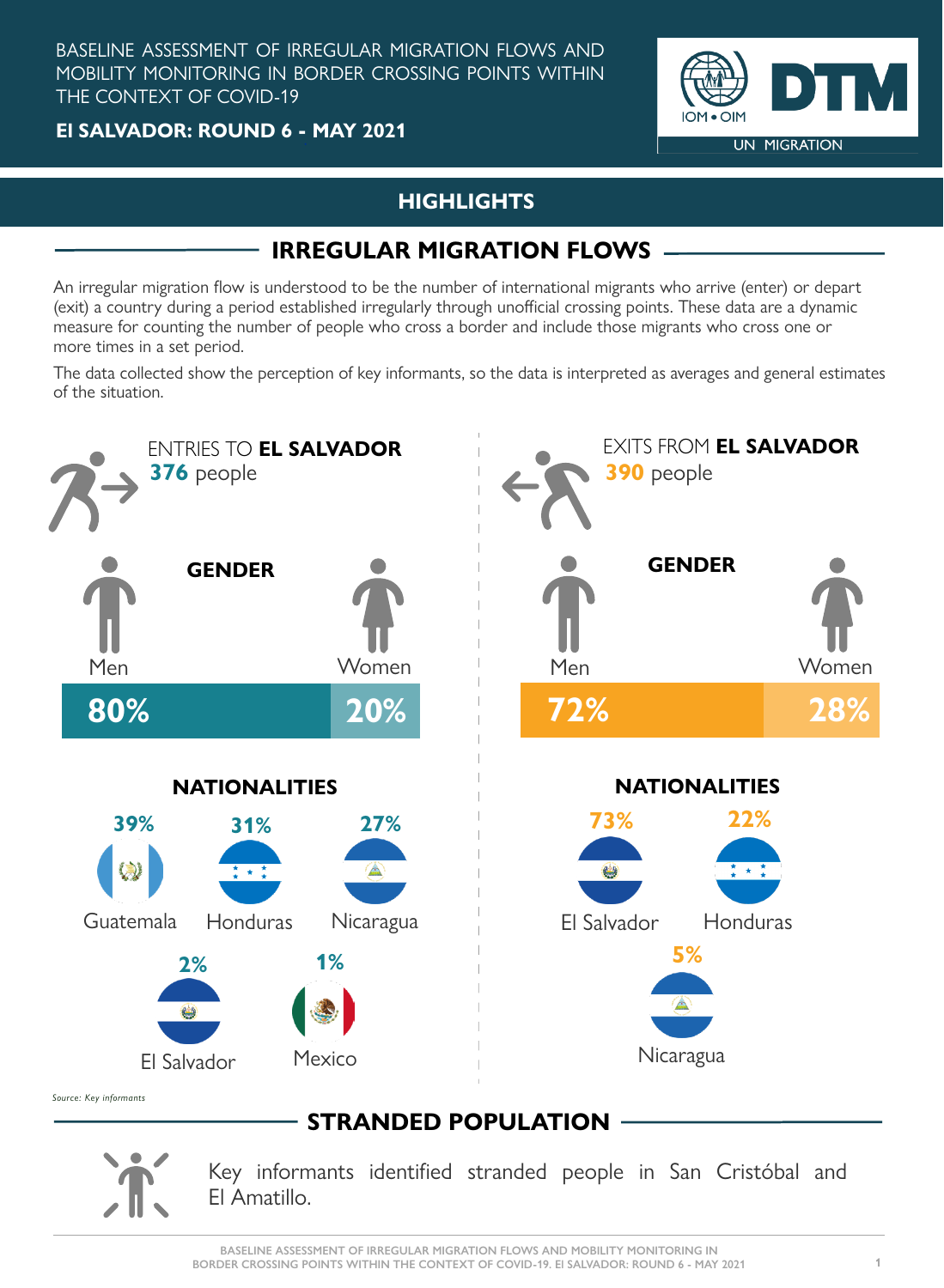The DTM (Displacement Tracking Matrix), through the sub-components flow monitoring and mobility tracking, is a methodology whose purpose is to quantify and analyse trends in migration flows and the presence of migrants in specific localities during a specific period. Data were collected through interviews conducted remotely with strategically selected key informants. Information from the General Directorate of Migration and Foreigners (DGME), the National Civil Police (PNC), the International Health Office (OSI), and the Protection Board of the National Council for Children and Adolescents (CONNA) was used. These interviews were conducted in June 2021.

The data collected are either the result of systematic records of field observations or migration control actions or reflect the perception of the interviewed key informants. In both cases, the estimates could be biased due to the difficulty to estimate irregular migration flows that have not been recorded by the relevant authorities. In addition, significant discrepancies exist between the estimates of the population flows provided by the different key informants, both in quantitative and qualitative terms, and the available information does not enable judging the quality of the information provided. Therefore, the results from this report are general approximations of the situation.



Basemap source: ESRI and UN World Map This map is for illustration purposes only. The boundaries and names shown and the designations used on this map do not imply official endorsement or acceptance by the International Organization for Migration.

## **METHODOLOGY**

# **Sources:** 19 Key Informants Interviewed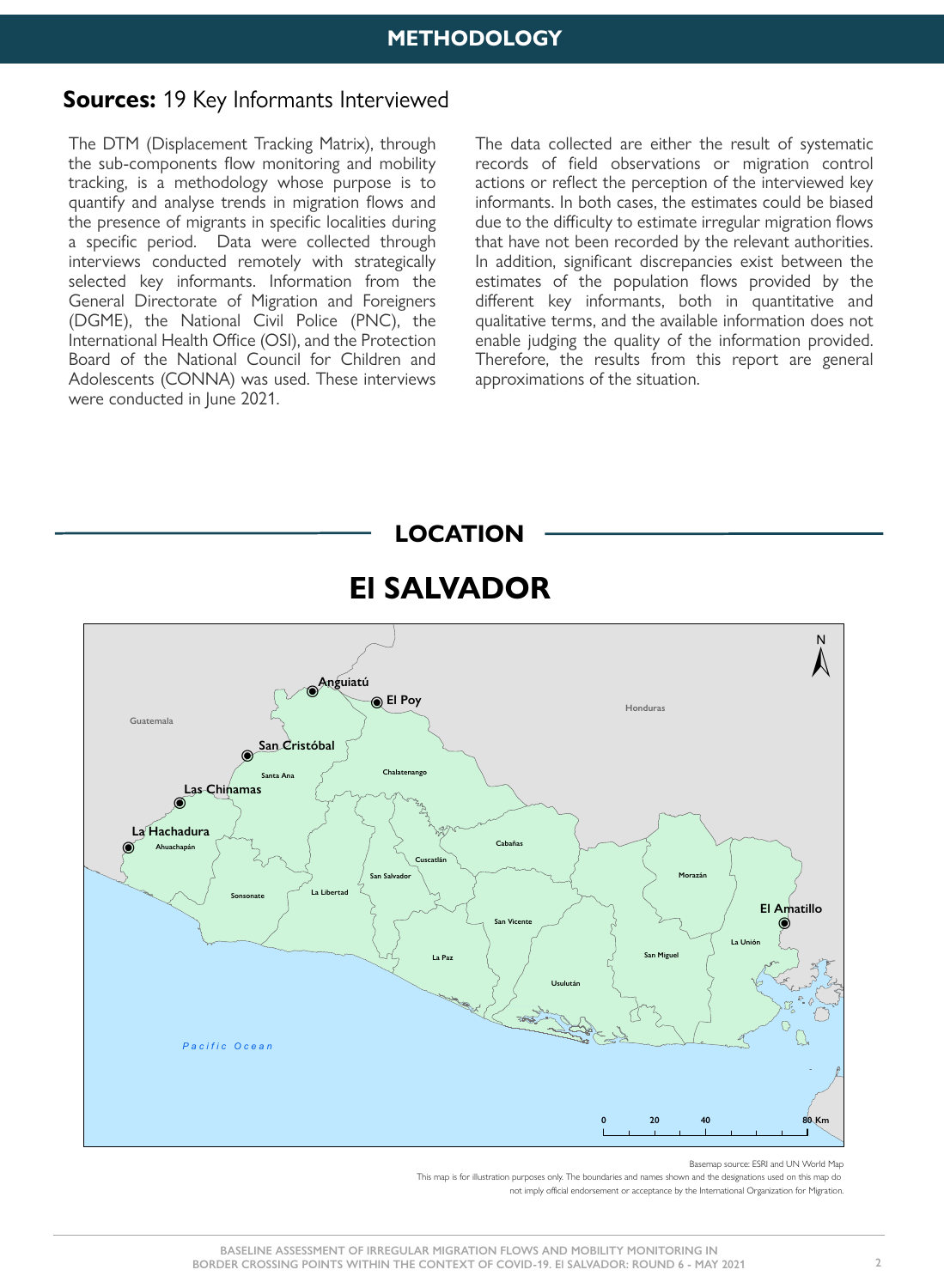In El Salvador, the sanitary provisions for the entry of persons into the national territory are maintained. According to the official web page of the General Directorate of Migration and Foreigners (DGME), to enter El Salvador, persons must consider the following aspects:

•Individuals who have not been vaccinated against COVID-19 must submit a negative COVID-19 viral test result (PCR, NAAT or LAMP) issued a maximum of 72 hours prior to entry.

Lastly, an activity to give identity documents to foreigners has begun with the main purpose of optimizing the migration control of Central American workers who transit the border areas for seasonal economic activities, and border security, in compliance with the Special Law on Migration and Foreigners. Specifically, these documents will facilitate the entry, stay, and exit of persons in a fast, regular, and safe manner<sup>4</sup>.

<sup>1</sup>General Directorate of Migration and Foreigners El Salvador. 2021. Available at: :

•Individuals who have been vaccinated against COVID-19 must submit the original vaccination record certifying compliance with the complete doses of the vaccine. Individuals who have only received one of the two doses must submit a negative

In addition, in the context of the situation at the borders, a space for migrant children has been created at the Las Chinamas border, aimed at strengthening national institutions for the care and protection of returned migrant children and adolescents<sup>2</sup>.



With the "Camino Protegido" program of Plan Internacional and Fundación Educo El Salvador, 200 hygiene, biosecurity, food, and menstrual hygiene kits were delivered to the Center for Comprehensive Attention to Migrants<sup>3</sup>.



COVID-19 viral test result issued a maximum of 72 hours prior to arrival or entry1.

https://www.facebook.com/MigracionSV/photos/a.154411168077683/1781848032000647/

<sup>2</sup>Unicef. UNICEF supports the creation of a friendly space for migrant children at the Las Chinamas border. 2021. Available at:

https://www.unicef.org/elsalvador/historias/unicef-apoya-creaci%C3%B3n-de-espacio-amigable-para-ninez-migrante

<sup>3</sup>El Salvador. Plan International El Salvador. 2021. Available at: https://twitter.com/Plan\_ElSalvador/status/1395124344435757060

4General Directorate of Migration and Foreigners El Salvador. 2021. Available at:

https://www.facebook.com/MigracionSV/videos/326763892142644

### **SITUATIONAL CONTEXT**



*Street sales of face masks. Northern Central American countries (Guatemala, Honduras and El Salvador) © IOM 2020*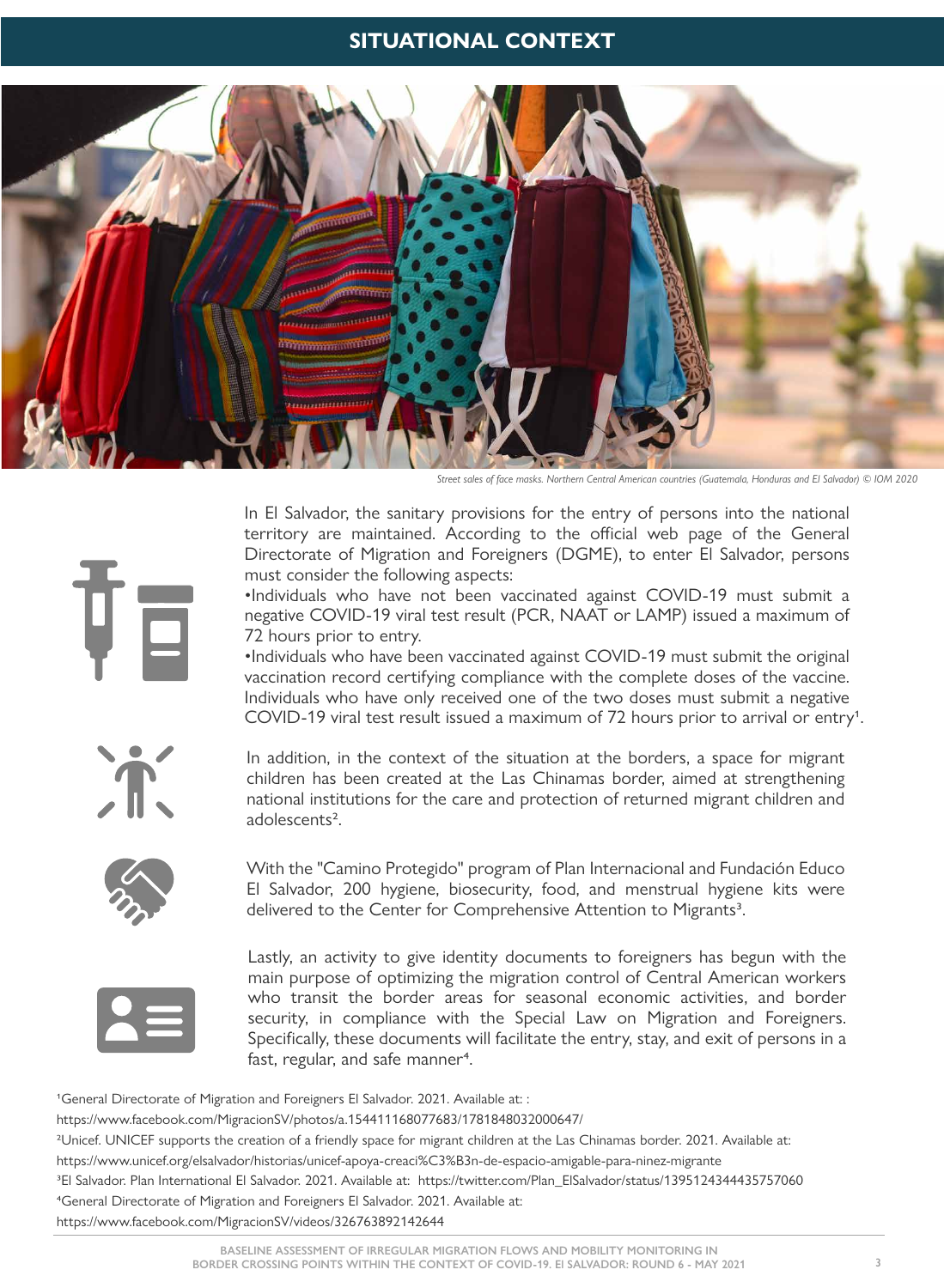Average number of people

## **INCOMING MIGRATION FLOWS**

Regarding the incoming migration flow, data provided by key informants showed that in May, El Amatillo was the main border entry point, with 170 entries. In San Cristóbal, 95 people entered, and in Las Chinamas and El Poy, around 50 people, respectively. At the other two border crossing points, the entries did not exceed 15 people.

Eighty percent of the people who entered were men. In relation to people in vulnerable conditions, there are still limitations for field personnel to identify differentiated profiles, so that a quantitative approach is available according to the capacities of each key informant.

However, specific cases of people suspected of having SARS-CoV-2 were identified and referred to the International Health Office. In addition, minors are the most represented category of persons identified under vulnerable condition, with 9 people. Therefore, minors represent at least 2 percent of the migration flow.

**Monthly approximation of persons entering irregularly per border crossing location (May 2021)**

#### **Monthly approximation of persons entering irregularly, by Gender and Border Crossing (May 2021)**



Average Number of Persons Identifiedt

Source: Key informants.

Source: Key informants.



**BASELINE ASSESSMENT OF IRREGULAR MIGRATION FLOWS AND MOBILITY MONITORING IN BORDER CROSSING POINTS WITHIN THE CONTEXT OF COVID-19. El SALVADOR: ROUND 6 - MAY 2021**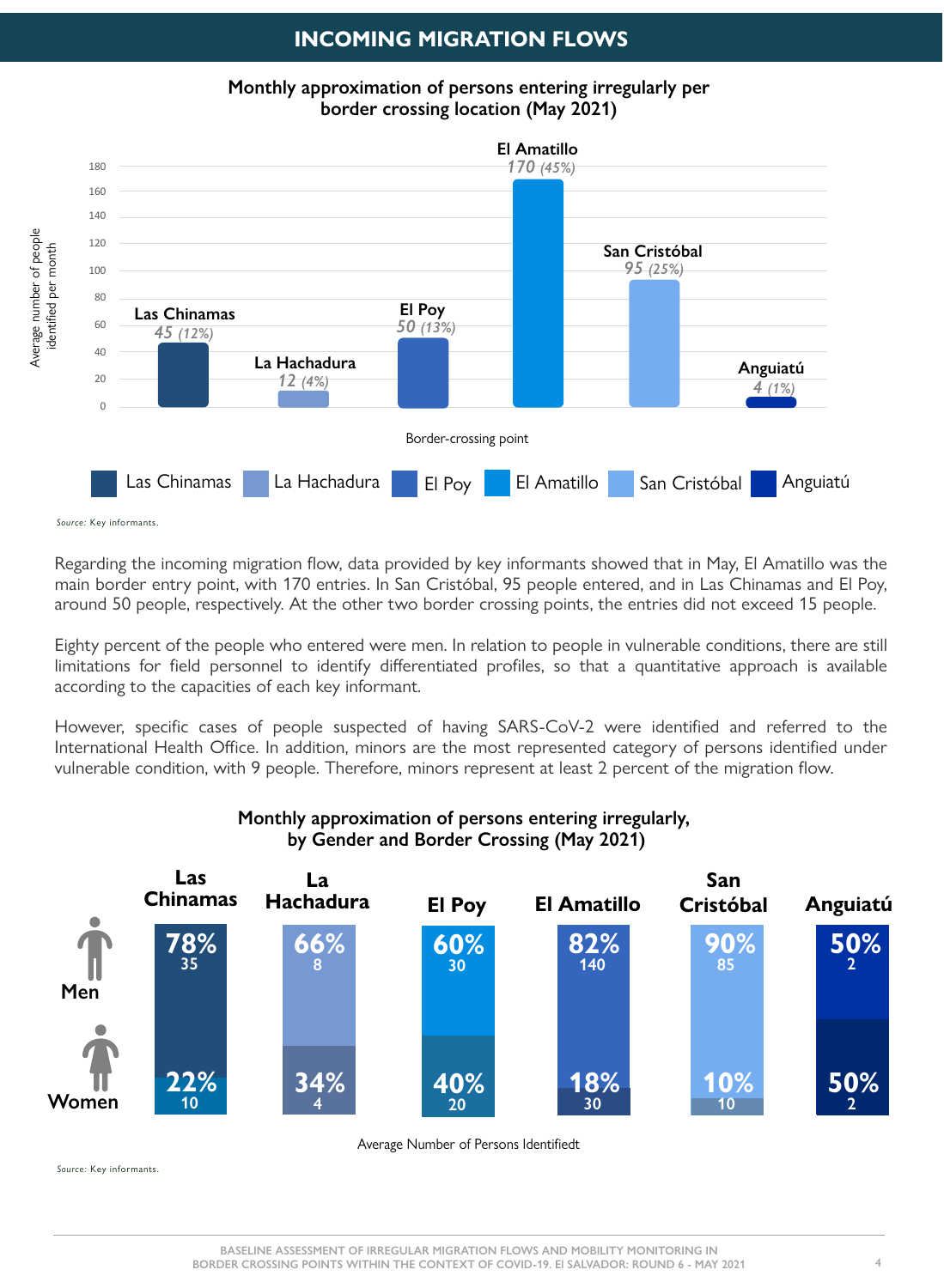## **INCOMING MIGRATION FLOWS**

The incoming flow was divided among five nationalities, with the greatest flow of people coming from Guatemala, Nicaragua, and Honduras and, to a lesser extent, from El Salvador and Mexico. Guatemalans mainly enter through Las Chinamas and San Cristóbal, and to a lesser extent, through Anguiatú and La Hachadura. Nicaraguans use El Amatillo border crossing point and, to a lesser extent, San Cristóbal. Most Hondurans enter through El Amatillo border crossing point, even if El Poy border crossing point is also used.

The reasons for migration include family reunification within El Salvador and the need for health care in the country's hospital network, as well as the improvement of their economic conditions, and labor migration for agricultural work.

#### **Monthly approximation of persons leaving irregularly by Nationality and Border Crossing (May 2021)**

Source: Key informants.

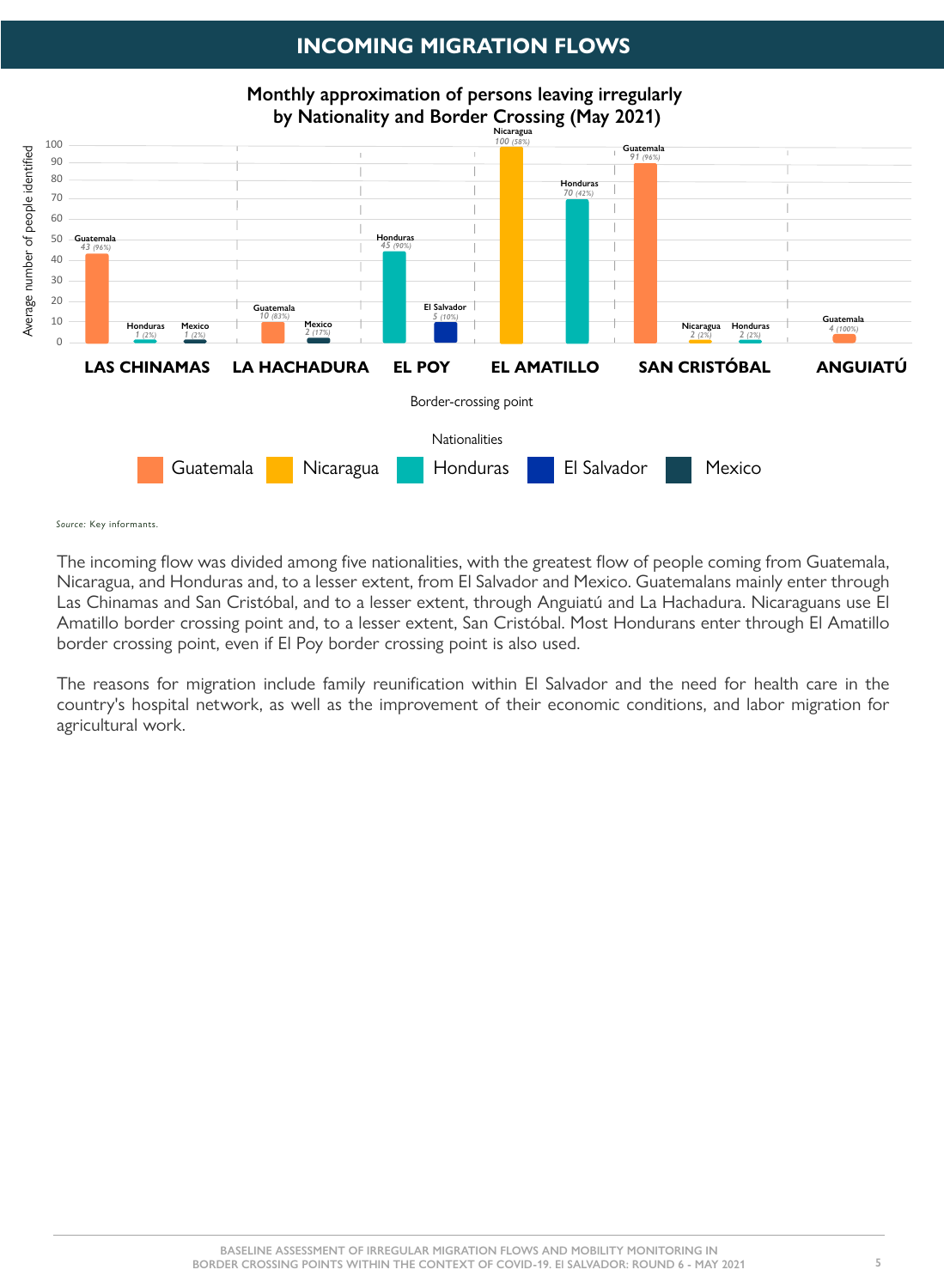**BASELINE ASSESSMENT OF IRREGULAR MIGRATION FLOWS AND MOBILITY MONITORING IN BORDER CROSSING POINTS WITHIN THE CONTEXT OF COVID-19. El SALVADOR: ROUND 6 - MAY 2021 6**

# **OUTGOING MIGRATION FLOWS**

Regarding the composition of the migration flow by gender, 72 percent of the people leaving El Salvador are men. However, this proportion reaches 83 percent in Las Chinamas. Likewise, key informants identified that migrants travel mostly (more than 70 percent) in groups of two to seven people.

In relation to people in vulnerable conditions, there are still limitations for field staff to identify differentiated profiles, so that a quantitative approach is available according to the capacities of each key informant. Minors are the most represented category of people identified as vulnerable, with 12 people. Therefore, minors represent at least 3 percent of the migration flow. In addition, cases of LGBTI+ persons leaving through border points were identified.

#### **Monthly approximation of persons leaving irregularly, by Gender and Border Crossing (May 2021)**



Average Number of Persons Identified

Source: Key informants.

**Monthly approximation of persons leaving irregularly per border crossing location (May 2021)**

Source: Key informants and Secondary Sources Consulted.

Data provided by key informants at the different border points show a flow of 90 people in El Amatillo and 80 people in Anguiatú and flows of between 70 and 50 people in San Cristóbal, Las Chinamas and La Hachadura. In the case of El Poy, flows of less than 50 people were identified.

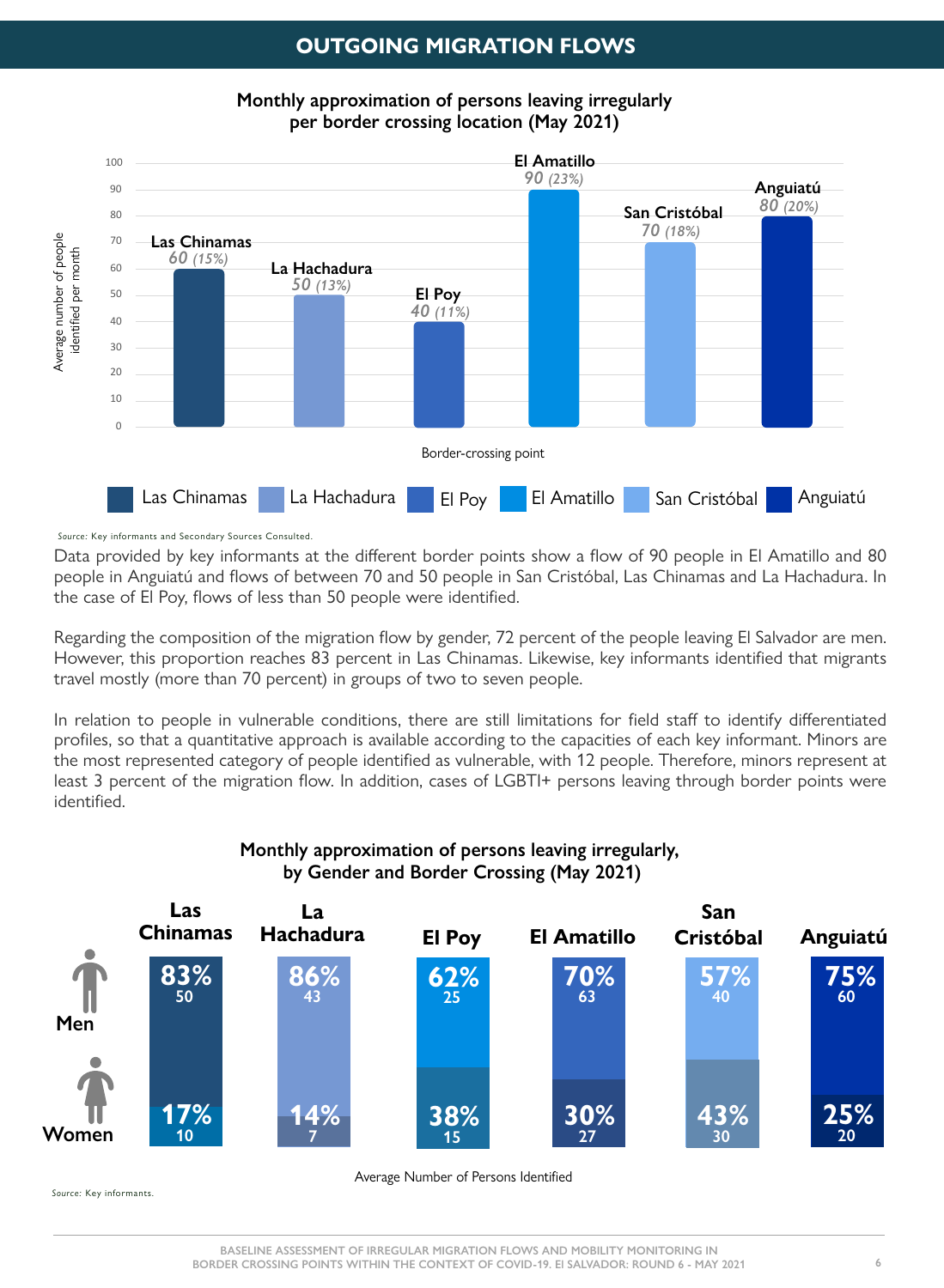# **OUTGOING MIGRATION FLOWS**



*Organizational meeting of IOM officials. Northern Central American countries (Guatemala, Honduras and El Salvador) © IOM 2020* 

Three nationalities stand out in the outgoing flow, with a greater flow of people from El Salvador leaving through all border points. Nicaraguans leave only through El Amatillo and Hondurans use El Amatillo and El Poy border points to leave.

Source: Key informants and Secondary Sources Consulted.

#### **Monthly approximation of persons leaving irregularly, by Gender and Border Crossing (May 2021)**

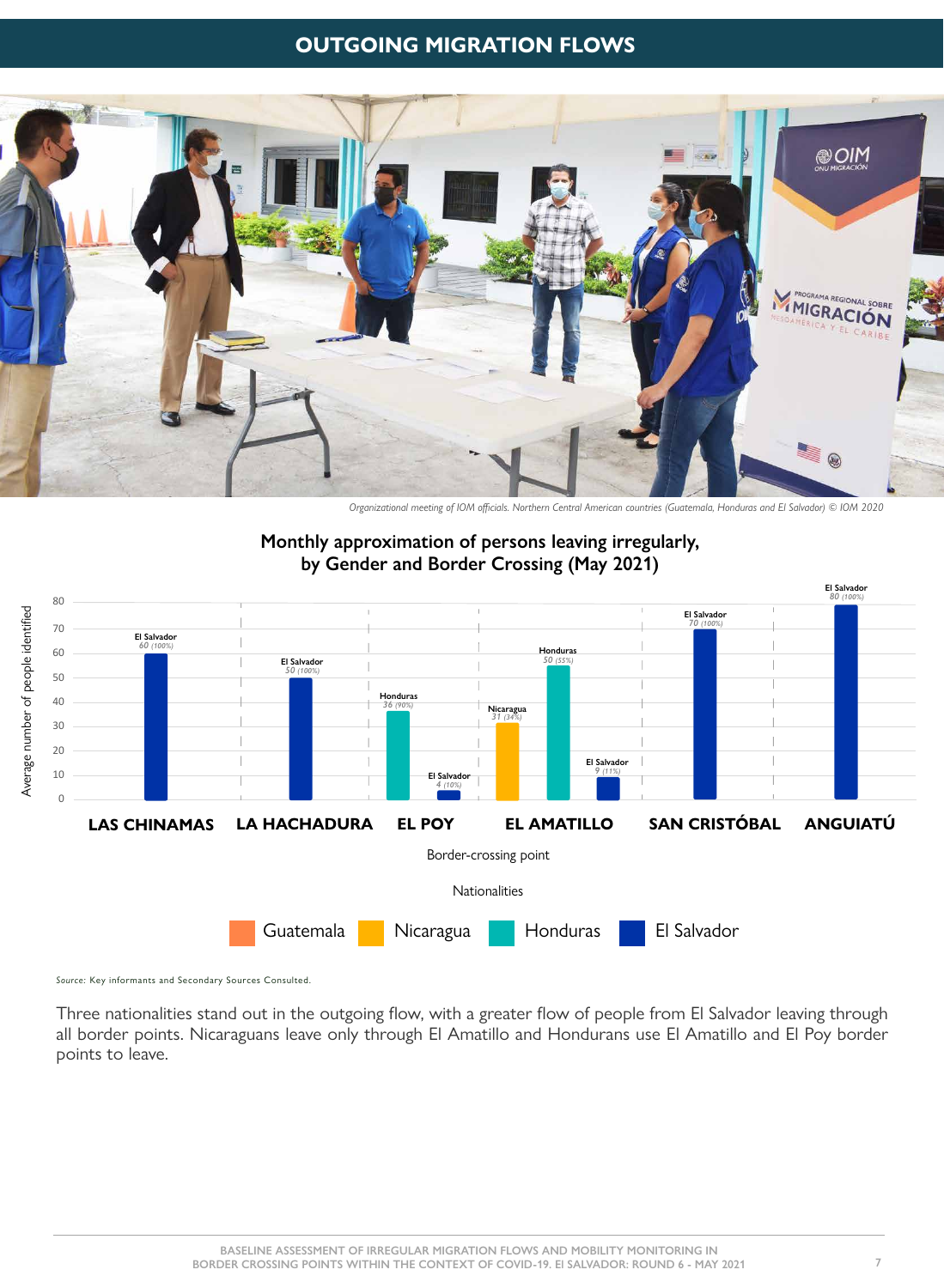### **STRANDED POPULATION**

Five stranded persons were identified, all of whom were men. Forty percent were identified in San Cristobal and were of Venezuelan nationality, while 60 percent were identified in El Amatillo and were of Nicaraguan nationality. All individuals resided in hotels in the area, where there have been no incidents with the host community, nor with local authorities. Key informants did not identify persons in vulnerable conditions among the population stranded in San Cristóbal and El Amatillo.





#### **Monthly approximation of migrants stranded in irregular conditions by nationality and by border location (May 2021)**